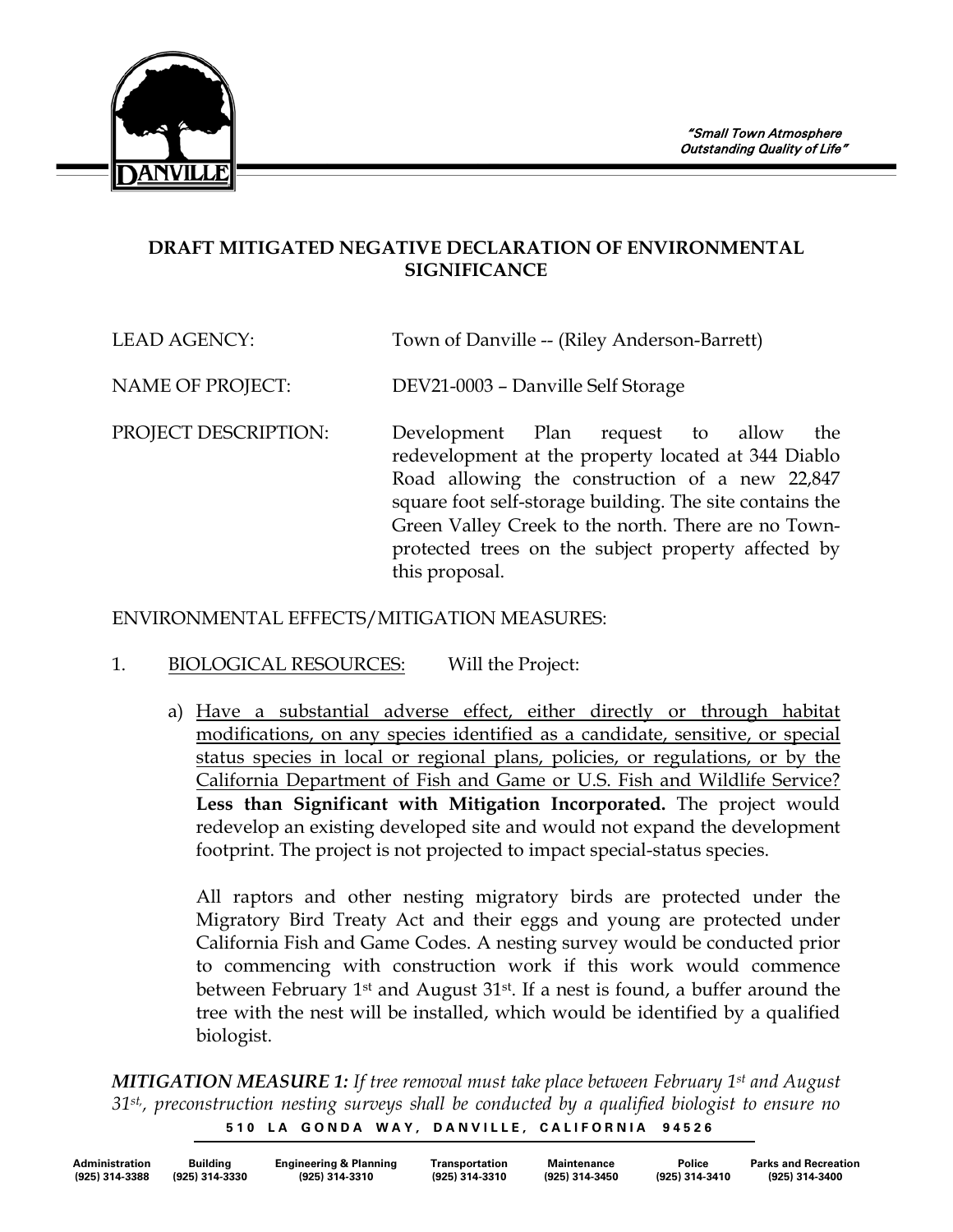*nesting birds would be impacted by the trees' removal. If birds are determined to be nesting in the tree(s) slated for removal or in a nearby tree that could be disturbed by noise, a nondisturbance buffer shall be demarcated around the nest tree and no disturbance shall occur within the buffer zone until the present birds have finished nesting. Once nesting is completed and the young birds are flying freely, the non-disturbance buffer may be removed.*

> b) Have a substantial adverse effect on any riparian habitat or other sensitive natural community identified in local or regional plans, policies, regulations or by the California Department of Fish and Game or US Fish and Wildlife Service? **Less than Significant with Mitigation Incorporated.** The project would redevelop an existing developed site and would not expand the development footprint. However, a new storm drain outlet into Green Valley creek may be required

The project will not result in any direct impacts to this draining feature or any other seasonal wetlands. No structures are proposed within the creek's setback. No impacts are anticipated to the drainage feature, or its associated vegetation. Wildlife exclusion fencing would be installed around the perimeter of the drainage channel and around the perimeter of the project site to ensure that ground dwelling wildlife species are precluded from accessing the construction area.

*MITIGATION MEASURE 2: Wildlife exclusion fencing would be installed around the perimeter of the drainage channel and around the perimeter of the project site to ensure that ground dwelling wildlife species are precluded from accessing the construction area. In addition, evidence that appropriate permits from the various resource agencies shall be submitted to the Town prior to issuance of building permits.*

> *c)* Have a substantial adverse effect on federally protected wetlands as defined by Section 404 of the Clean Water Act (including, but not limited to, marsh, vernal pool, coastal, etc.) through direct removal, filling, hydrological interruption, or other means? **Less than Significant with Mitigation Incorporated.** The project would redevelop an existing developed site and would not expand the development footprint. All stormwater/surface runoff should be directed into the Town's storm drain system. No structures are proposed within the creek's setback. Installed silt fencing will prevent mobilized sediments and other construction debris from entering the adjacent creek corridor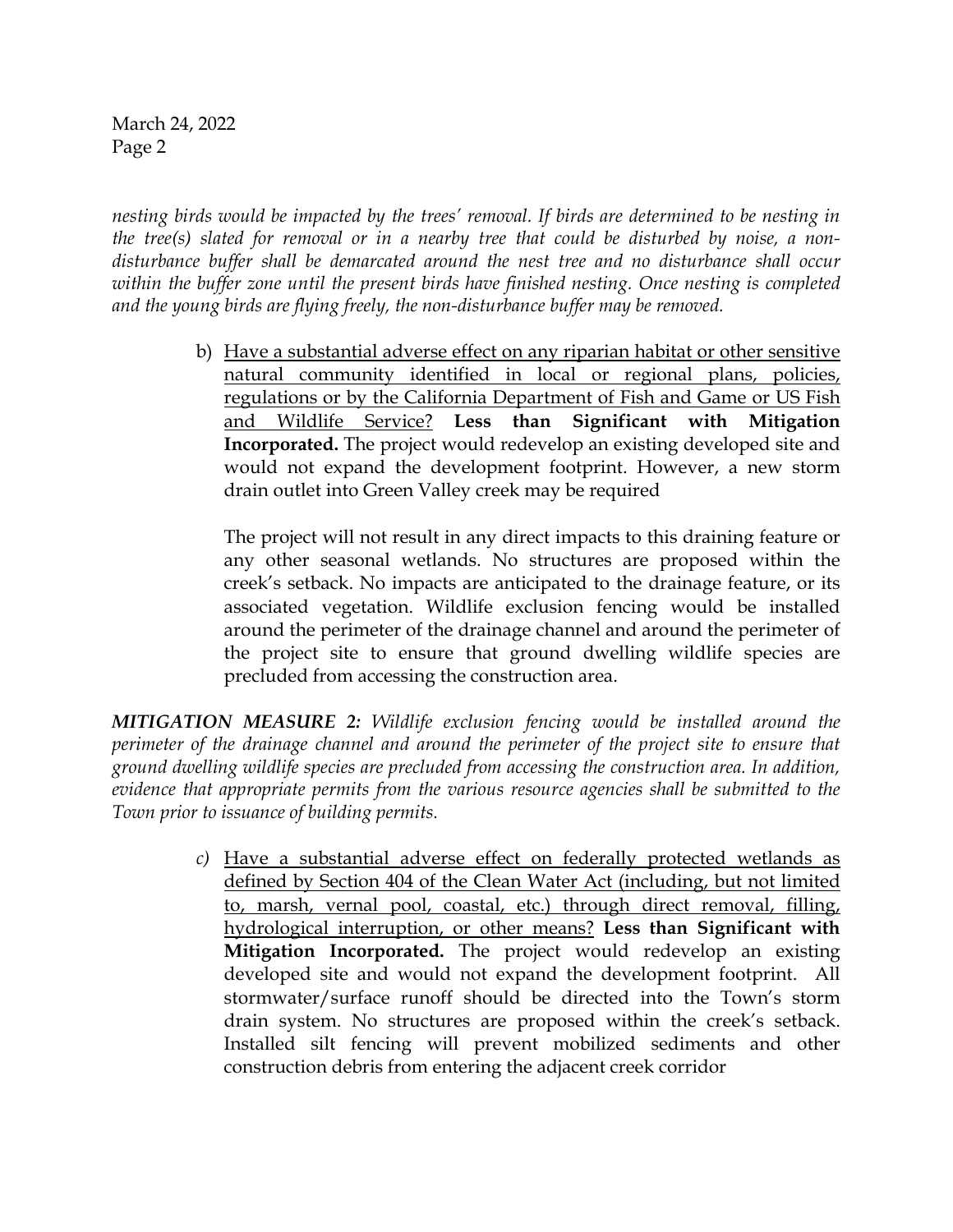*MITIGATION MEASURE 3: Stormwater and surface water runoff will be directed into the Town's storm drain system. Straw wattles and crushed rocks will encircle all storm inlets. Selftreating and self-retaining drainage areas are spread out throughout the site. Silt fences will prevent mobilized sediments and other construction debris from entering the adjacent creek corridor.*

*MITIGATION MEASURE 4: A Best Management Practices plan will be prepared and submitted to ensure no inadvertent siltation impacts to Green Valley Creek while the project is under construction.*

> d) Interfere substantially with the movement of any native resident or migratory fish or wildlife species or with established native resident or migratory wildlife corridors, or impede the use of native wildlife nursery sites? **Less than Significant with Mitigation Incorporated.** The project would redevelop an existing developed site and would not expand the development footprint. All stormwater/surface runoff should be directed into the Town's storm drain system. No structures are proposed within the creek's setback.

All raptors and other nesting migratory birds are protected under the Migratory Bird Treaty Act and their eggs and young are protected under California Fish and Game Codes. A nesting survey would be conducted prior to commencing with construction work if this work would commence between February 1st and August 31st. If a nest is found, a buffer around the tree with the nest will be installed, which would be identified by a qualified biologist.

Wildlife exclusion fencing would be installed around the perimeter of the drainage channel and around the perimeter of the project site to ensure that ground dwelling wildlife species are precluded from accessing the construction area. Wildlife exclusion fencing will consist of silt fence backed with orange construction fence. The bottom of the fence would be keyed in the ground.

*MITIGATION MEASURE 5: Wildlife exclusion fencing would be installed around the perimeter of the drainage channel and around the perimeter of the project site to ensure that ground dwelling wildlife species are precluded from accessing the construction area.*

*MITIGATION MEASURE 6: If tree removal must take place between February 1st and August*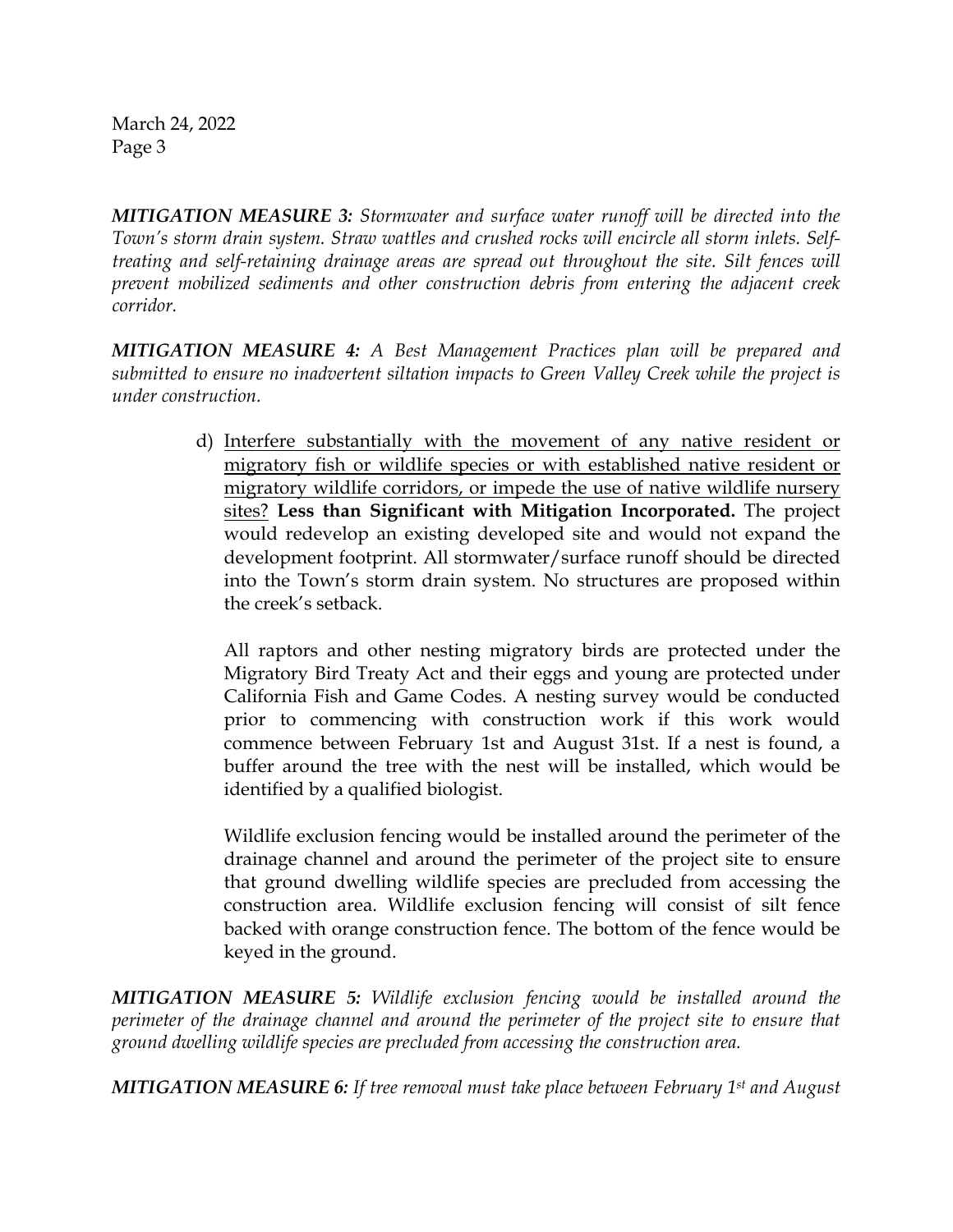*31st,, preconstruction nesting surveys shall be conducted by a qualified biologist to ensure no nesting birds would be impacted by the trees' removal. If birds are determined to be nesting in the tree(s) slated for removal or in a nearby tree that could be disturbed by noise, a nondisturbance buffer shall be demarcated around the nest tree and no disturbance shall occur within the buffer zone until the present birds have finished nesting. Once nesting is completed and the young birds are flying freely, the non-disturbance buffer may be removed.*

## 2. CULTURAL RESOURCES: Would the project result in:

c) Directly or indirectly destroy a unique paleontological resource or site or unique geologic feature? **Less than Significant with Mitigation Incorporated.** The proposed project is in a general location where artifacts and internments related to the Tatcan Miwok Indian tribes which historically occupied the area.

*MITIGATION MEASURE 7: In the event that subsurface archeological remains are discovered during any construction or pre-construction activities on the site, all land alteration work within 100 feet of the find shall be halted, the Town Planning Division notified, and a professional archeologist, certified by the Society of California Archeology and/or the Society of Professional Archeology, shall be notified. Site work in this area shall not occur until the archeologist has had an opportunity to evaluate the significance of the find and to outline appropriate mitigation measures, if they are deemed necessary. If prehistoric archaeological deposits are discovered during development of the site, local Native American organizations shall be consulted and involved in making resource management decisions.*

## 3. HYDROLOGY AND WATER QUALITY: Would the project result in:

a) Violate any water quality standards or waste discharge requirements? **Less than Significant with Mitigation Incorporated.** Compliance with the Town's stormwater run-off requirements will ensure no water quality standards are violated. The integrated management practices (IMPs) proposed for the treatment areas will be consistent with the recommendations of the Contra Costa Clean Water Program. The proposed project will conform to the Town's Stormwater Management and Discharge Control Ordinance (Ord. No. 2004-06) and all applicable construction Best Management Practices (BMPs) for the site. A project Operations Maintenance Plan and Agreement will also be developed and recorded for this site. New storm drain outlets located within Green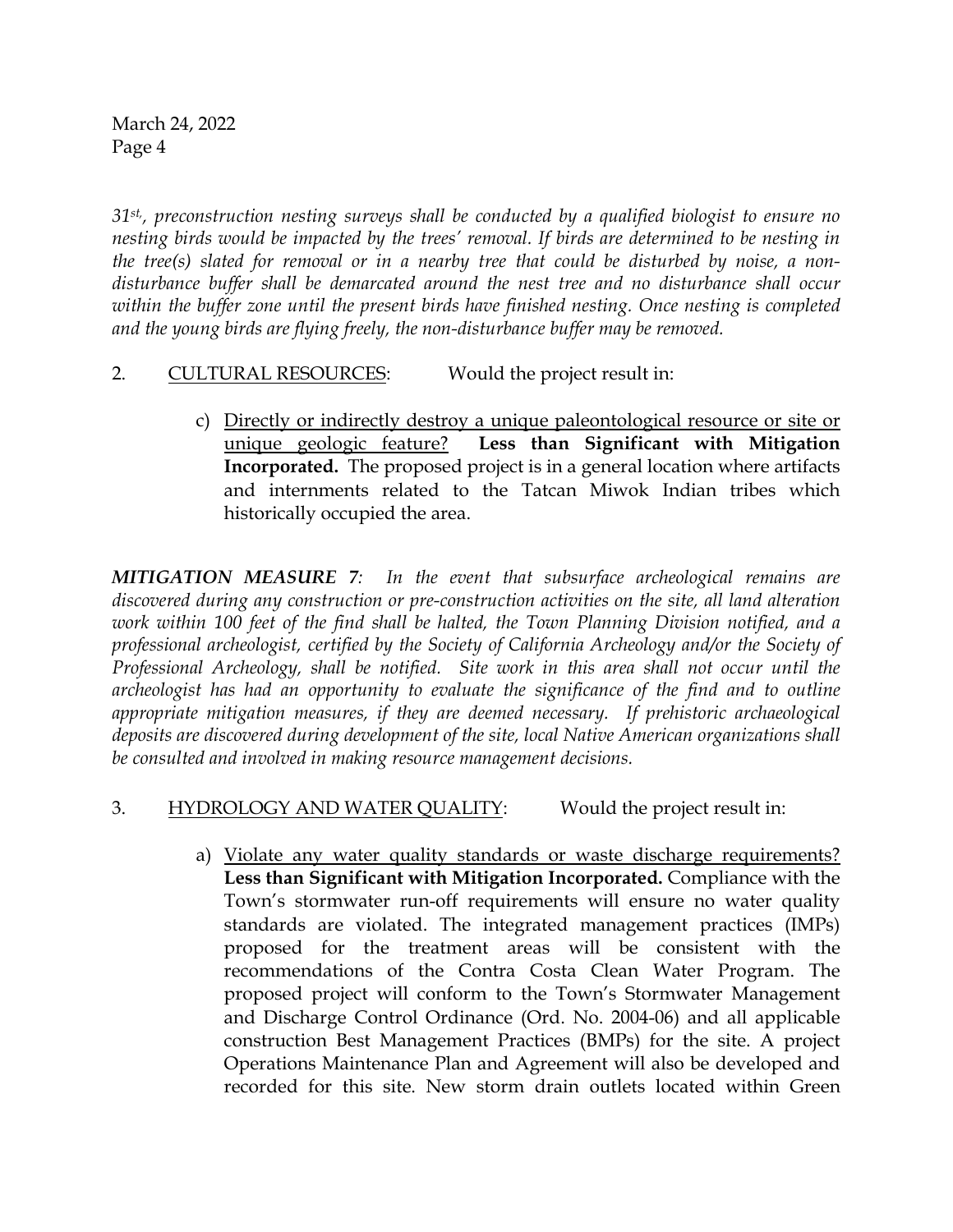Valley Creek may be required.

*MITIGATION MEASURE 8: Stormwater and surface water runoff will be directed into the property's private storm drain system. The applicant shall receive approval of any alterations made to their stormwater drainage facilities from all agencies that maintain control of resources contained within Green Valley Creek.*

- 4. NOISE: Would the project result in:
	- d) A substantial temporary or periodic increase in ambient noise levels in the project vicinity above levels existing without the project? **Less than Significant with Mitigation Incorporated.** Noise levels would temporarily be increased due to noise associated with the construction of the project. The noise impact will be less than significant given required standard conditions of approval which define and limit hours of construction.

*MITIGATION MEASURE 9: The applicant shall require their contractors and subcontractors to fit all internal combustion engines with mufflers, which are in good condition, and to locate stationary noise-generating equipment as far away from existing residences as feasible.*

*MITIGATION MEASURE 10: Construction activity shall be restricted to the period between the weekday hours of 7:30 a.m. to 5:30 p.m. (Mondays through Fridays), unless otherwise approved in writing by the City Engineer for general construction activity and the Chief Building Official for building construction activity. Prior to any construction work on the site, including grading, the applicant shall install a minimum 3' x 3' sign at the project entry which specifies the allowable construction work days and hours, and lists the name and contact person for the overall project manager and all contractors and sub-contractors working on the job.*

- 5. UTILITIES: Would the project result in:
	- c) Require or result in the construction of new storm water drainage facilities or expansion of existing facilities, the construction of which could cause significant environmental effects? **Less Than Significant with Mitigation Incorporated.** The project will be required to comply with all stormwater quality requirements. The project proposes self-retaining pervious areas and a bio-retention basin. Calculations were computed on the Contra Costa Clean Water Program's IMP calculator to determine C3 compliance.